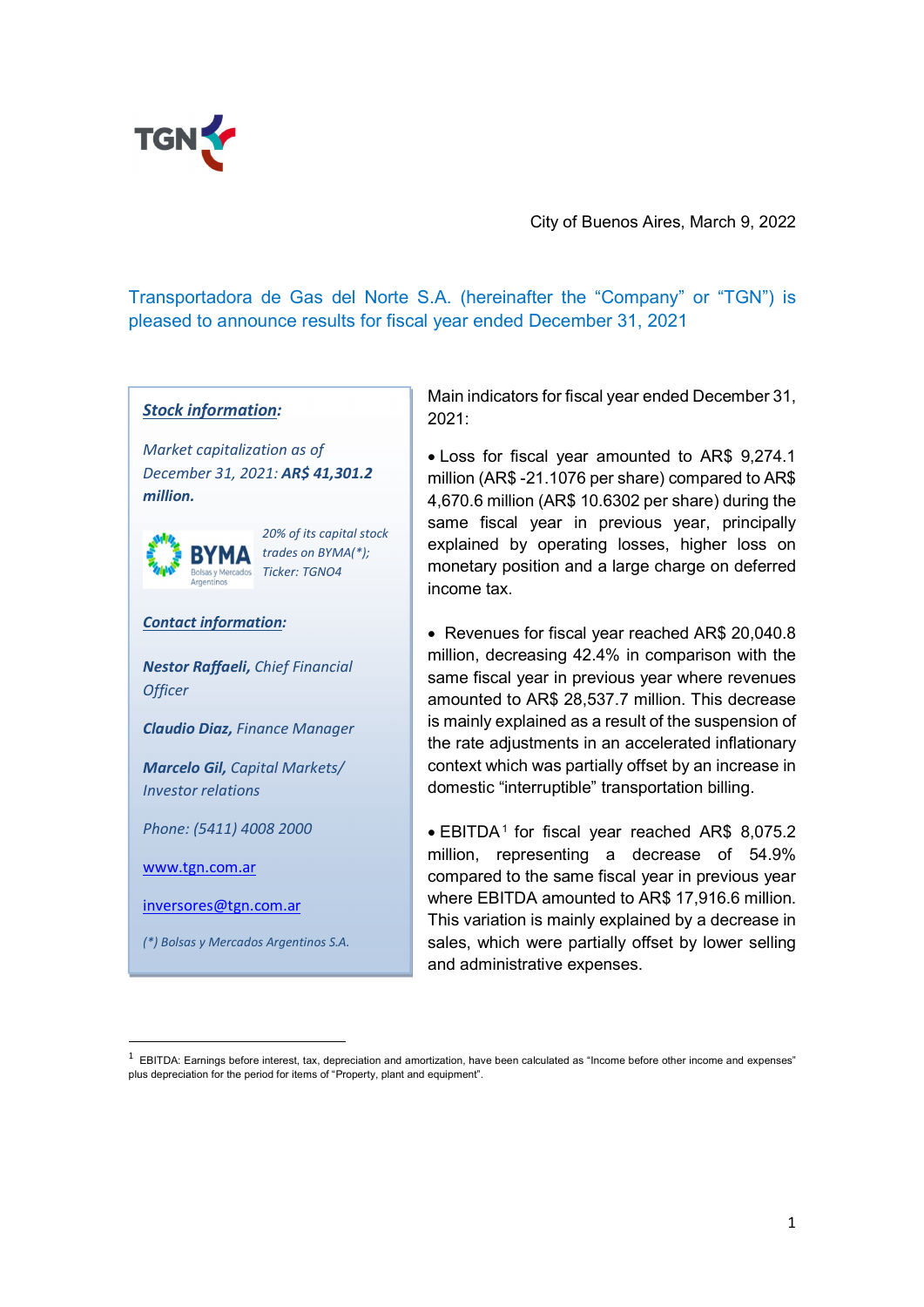

The Company operates within a complex economic context where main variables have experienced a strong volatility.

Argentina's main macroeconomic indicators are:

- The estimated Gross Domestic Product ("GDP") growth in 2021 was 10%.
- Estimated primary fiscal deficit for 2021 was 3.2% of the GDP, while the financial deficit reached 4.5% of the GDP.
- Cumulative inflation between January 1, 2021 and December 31, 2021 reached 50.94% as shown by the Consumer Price Index ("CPI") published by the National Institute of Statistics and Census ("INDEC").
- From January 1 to December 31, 2021, the peso depreciated 22.07% against the US dollar, as shown by the exchange rate published by Banco de la Nación Argentina.
- The BCRA imposed greater exchange restrictions, which also affect the value of the foreign currency on existing alternative markets for certain exchange transactions that are restricted on the official market.

The outbreak of the pandemic associated with the Coronavirus in March 2020 has brought about significant consequences at global level. Most countries around the world have imposed a number of restrictions of a kind never seen before. Several of the sanitary restrictions adopted have had, to a greater or lesser extent, an almost immediate impact on the economies, which saw a rapid drop in their production and activity indicators. In response to this situation, most governments have implemented aid packages designed to support part of the population income and reduce the risk of disruption in payment flows, by avoiding financial and economic crises, as well as corporate bankruptcies. Argentina was no exception. The government took action shortly after the pandemic was declared. The Argentine economy was already in a state of recession, restructuring its debt both with private investors and international entities and the outbreak of the pandemic in March 2020 only made matters worse.

These measures, aimed at restricting access to the exchange market and therefore the demand for US dollars, imply the need to obtain the previous authorization of the BCRA for certain transactions. Said exchange restrictions, or any other as may be imposed in the future, may affect the Company's capacity to access the Free Foreign Exchange Market ("MULC") to acquire the foreign currency necessary to face its commercial obligations. As of December 31, 2021, foreign currency denominated assets and liabilities have been valued based on the exchange rates quoted by MULC.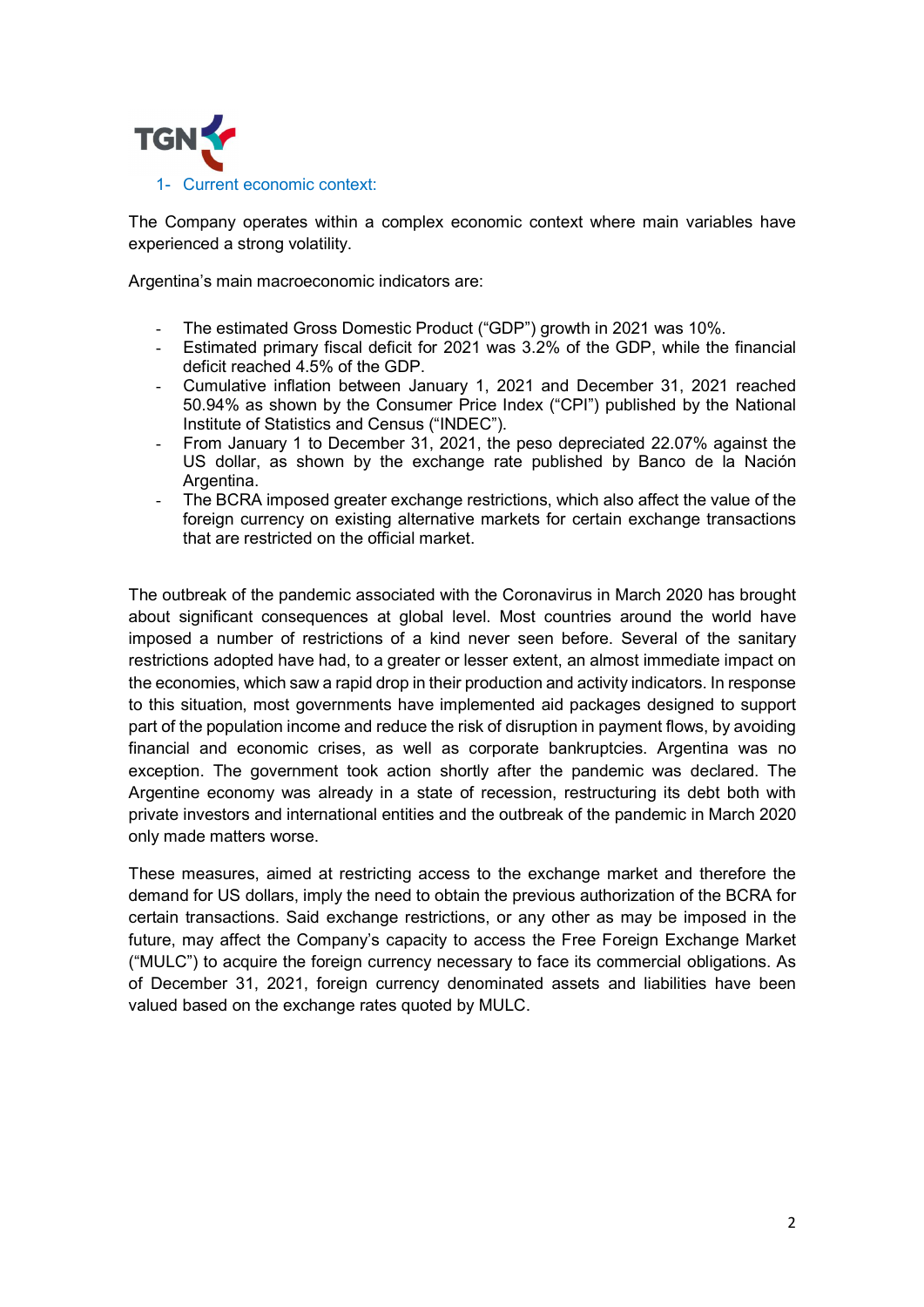

As of the date of issue of these financial statements the context continues to be uncertain and volatile. The Company's Management permanently monitors how the variables that affect the business evolve in order to determine possible actions to be adopted and identify potential impacts on its equity and financial position. These financial statements should be read in the light of said circumstances.

### 2- Revenues for fiscal year ended December 31, 2021:

The decrease in inflation adjusted revenues amounting to AR\$ 8,496.8 million between fiscal years ended December 31, 2021 and 2020 is due to:

- AR\$ 519 million increase in revenues, mainly as a result of an increase of interruptible and exchange and displacement transportation services;
- AR\$ 8,848.4 million decrease in revenues, as a result of the suspension of rate adjustments in an inflationary context; and
- AR\$ 167.4 million decrease in revenues from "Gas pipeline operation and maintenance and other services".

As of December 31, 2021, 93.8% of the Company's revenues came from the gas transportation services (regulated business), with the remaining 6.2% being represented by gas pipeline operation and maintenance and other services (non-regulated business). As of December 31, 2020, revenues from the regulated business accounted for 95.1% while those from the non-regulated business accounted for the remaining 4.9%.

### 3- 2017 Comprehensive Rate Review and 2022 Interim Agreement:

From April 2014 to December 2017 TGN received successive interim rate increases toward the Comprehensive Rate Review ("CRR") conducted by ENARGAS starting in March 2016. Additionally, the CRR provides that between April 1, 2017 and March 31, 2022, the Company must implement a Mandatory Investment Plan ("MIP") for approximately AR\$ 5.6 billion (expressed in December 2016 currency), which amount shall be adjusted in line with TGN rates. The Company is bound to both invest the amount committed and to carry out those works described under the MIP.

The regulatory framework provides for non-automatic semiannual transportation rate procedures for rate reviews, due to changes experienced in the cost of the service, in order to maintain the economic-financial balance and quality of the service.

In June 2019, the Government Energy Secretariat (the "Energy Secretariat") established, through Resolution No. 336/2019, on an exceptional basis, for the benefit of residential users of natural gas and undiluted propane through networks, a 22% payment deferral for invoices issued from July 1, 2019 to October 31, 2019. Said deferral has been invoiced in five monthly, equal consecutive periods starting on December 1, 2019. The financial cost of the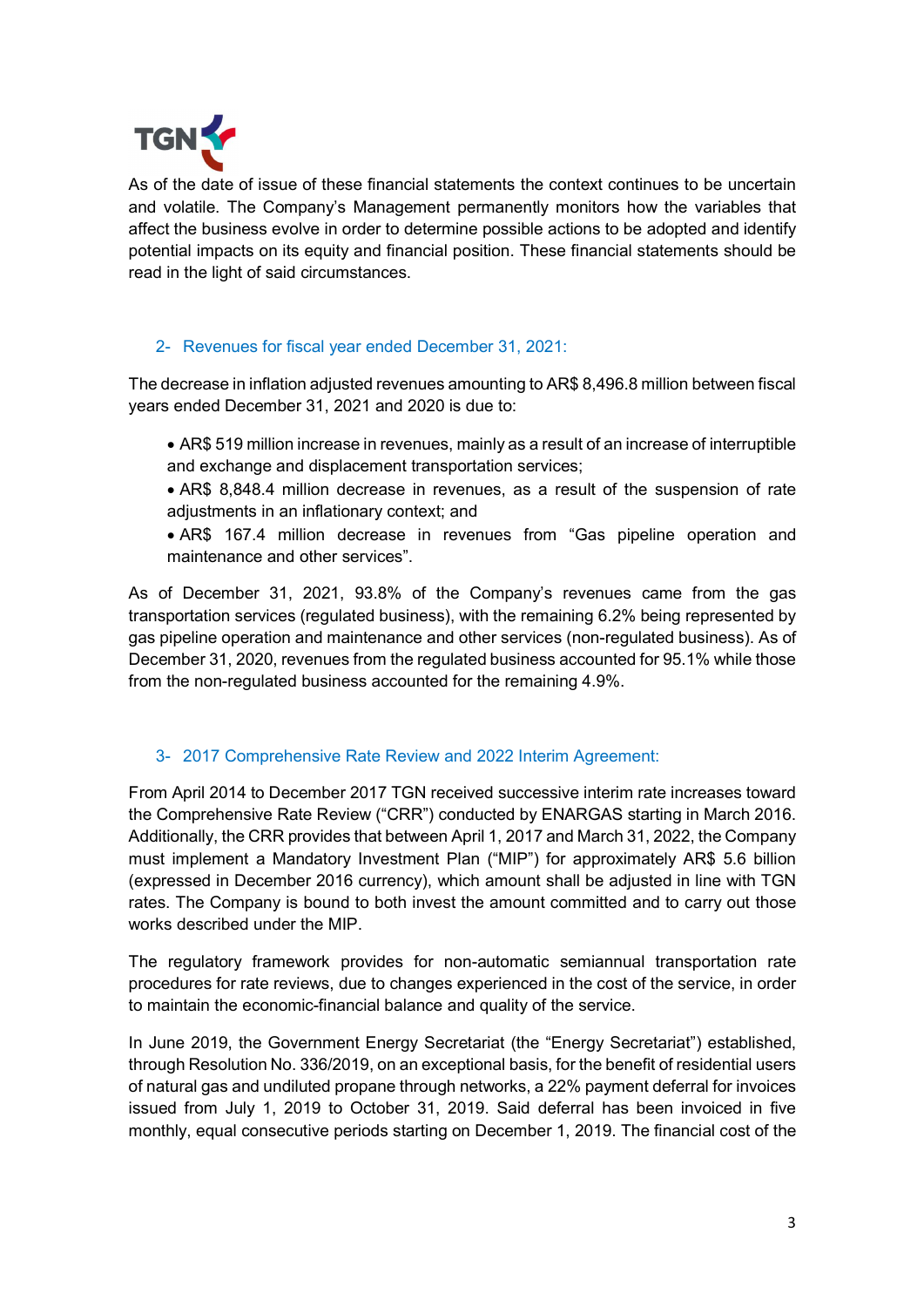

deferral is borne by the National Government by way of subsidy through payment of interest to distributors, sub-distributors, transporters and producers, based on the interest rate for 30- or 35-day term deposits for AR\$ 20 million and higher amounts, published by the Central Bank of Argentina ("BCRA"). As of the date hereof, the Company has already collected the full deferred amount. As for the subsidy related to the financial cost of the deferral, on March 20, 2021, by means of Resolution No. 220/2021, the Energy Secretariat established for TGN an amount of AR\$ 153 million, which was collected on April 22, 2021.

In September 2019, the Energy Secretariat passed Resolution No. 521/2019 (amended by Resolution No. 751/2019) deferring the semiannual rate adjustment that should have been applied effective October 1, 2019, until February 1, 2020, and further established that licensees would be compensated with the MIP review to the extent of the lower revenues derived from said measure. Consequently, between October and December 2019 the Company submitted proposals to ENARGAS for adjusting the MIP for an amount of AR\$ 459.2 million (at December 2016 currency). However, upon enactment of the Solidarity Law, the national government announced its intention to suspend rate adjustments for natural gas and electricity transportation and distribution utility services under federal jurisdiction for 180 days, to start renegotiating the CRR in place since 2017, or embark on a rate review of an exceptional nature. On June 18, 2020, the PEN enacted Necessity and Urgency Decree No. 543/20 extending once again the rate freeze established under the Solidarity Law for another 180 running days.

On November 20, 2020, ENARGAS comptroller submitted a report to the National Energy Secretary and Minister of Economy with the results of the audit and CRR, concluding that the latter would have been affected by serious flaws that could render it null and void and that, in his opinion, would have had a negative impact on the rates paid by users, as a result of which he proposed to opt for the CRR renegotiation alternative foreseen in section 5 of the Solidarity Law. The Company, which received notice of said report on January 7, 2021, disagrees with said conclusions as it considers that the CRR was a valid procedure under the applicable legislation that gave rise to fair and reasonable transportation rates, as required under the Natural Gas Act.

Following ENARGAS comptroller's recommendation, on December 17, 2020, the PEN passed Necessity and Urgency Decree No. 1020/20 ("Decree 1020/20") instructing to suspend the Comprehensive Agreement to the extent to be established by ENARGAS, to start the CRR renegotiation as established in section 5 of the Solidarity Law and to complete the renegotiation process no later than December 17, 2022. Said process must end with the execution of a final agreement with natural gas transportation and distribution licensees regarding the CRR, with ENARGAS being authorized to apply interim rate adjustments to assure the normal and continued provision of the utility service. Said decree further provides that if no final agreement is reached, the ENARGAS shall enact, ad referendum of the PEN, a new rate scheme for natural gas transportation and distribution utility services. Hence, on February 22, 2021, the ENARGAS passed Resolution No. 47/21 convening a public hearing that took place on March 16, 2021, to discuss the interim rate regime foreseen in Decree 1020/20. Said resolution envisages that any interim rate increase must be endorsed by an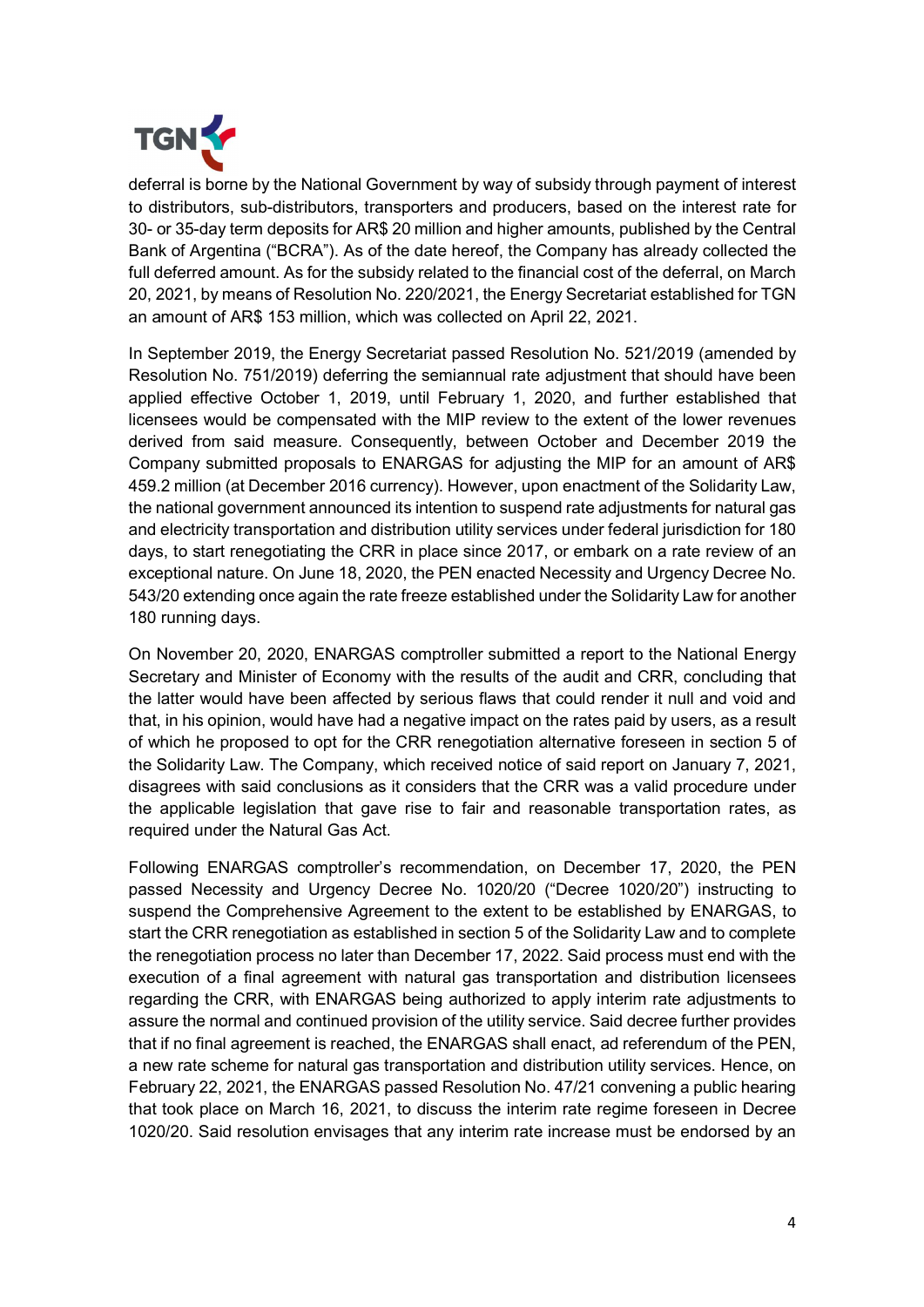

agreement to be entered into between licensees and ENARGAS, and further that during the effective term of the interim rate regime licensees will not be allowed to distribute dividends, directly or indirectly prepay financial and commercial liabilities with shareholders, acquire other companies or grant loans, without ENARGAS express authorization.

On March 27, 2021, ENARGAS proposed gas distribution and transportation licensees to enter into interim rate adjustment agreements in exchange for their commitment not to bring claims based on the rate freezing established under the Solidarity Law. As such proposal was equal to zero for TGN, the Company declined to enter into said agreement, though it agreed to embark on the CRR renegotiation process established under Decree 1020/20, making reservation of its rights and actions.

On June 1 the Company received notice of certain resolutions passed by the Ministry of Economy ("MECON") as well as the ENARGAS, all of them validated by a presidential decree, whereby an Interim Rate Regime ("IRR") was put in force.

The IRR involves that: (i) TGN rates will remain frozen, (ii) the Company will have to continue rendering the gas transportation service, (iii) the ban on distributing dividends, prepaying loans with shareholders and acquiring companies or granting loans (except to users or contractors other than the Company's shareholders), without ENARGAS previous approval, will remain in place, and (iv) no mandatory investment plan applies during the IRR. The IRR also provides for the possibility that ENARGAS adjusts TGN rates as from April 1, 2022.

On June 30, 2021, the Company filed an appeal at administrative level against Decree 1020/20, MECON and ENARGAS Joint Resolution 2/21 whereby the IRR was approved subject to further approval by the PEN, Decree No. 353/21 which ratified Joint Resolution 2 and ENARGAS Resolution 150/21 whereby the IRR rate charts were put into force. In line with the express provisions of the Gas Act (article 48) and the "Basic Rules of the Transportation License" (item 9.8), the Company believes that the cost of any subsidy to natural gas users must be borne by the National Treasury, and not TGN, or otherwise TGN must be compensated by the PEN. The Company also believes that neither the PEN, MECON nor ENARGAS have the authority to place the bans imposed by the IRR.

By means of Resolution No. 518/21 dated December 27, 2021, the ENARGAS convened a new public hearing that took place on January 19, 2022, at which gas transportation and distribution licensees put forward their interim rate adjustment proposals for the current year.

On February 18, 2022, TGN entered into an interim agreement with MECON and ENARGAS that established a 60% transportation rate increase effective as of March 2022 (the "2022 Interim Agreement"). Said agreement, which will remain in force until December 2022, unless extended by mutual consent of the parties, does not provide for mandatory investments but establishes: (i) that the Company will have to continue rendering the gas transportation service, (ii) the ban on distributing dividends, prepaying loans with shareholders and acquiring companies or granting loans (except to users or contractors other than the Company's shareholders), without ENARGAS previous approval, and (iii) that during the effective term, TGN and its controlling shareholder, Gasinvest S.A. ("Gasinvest")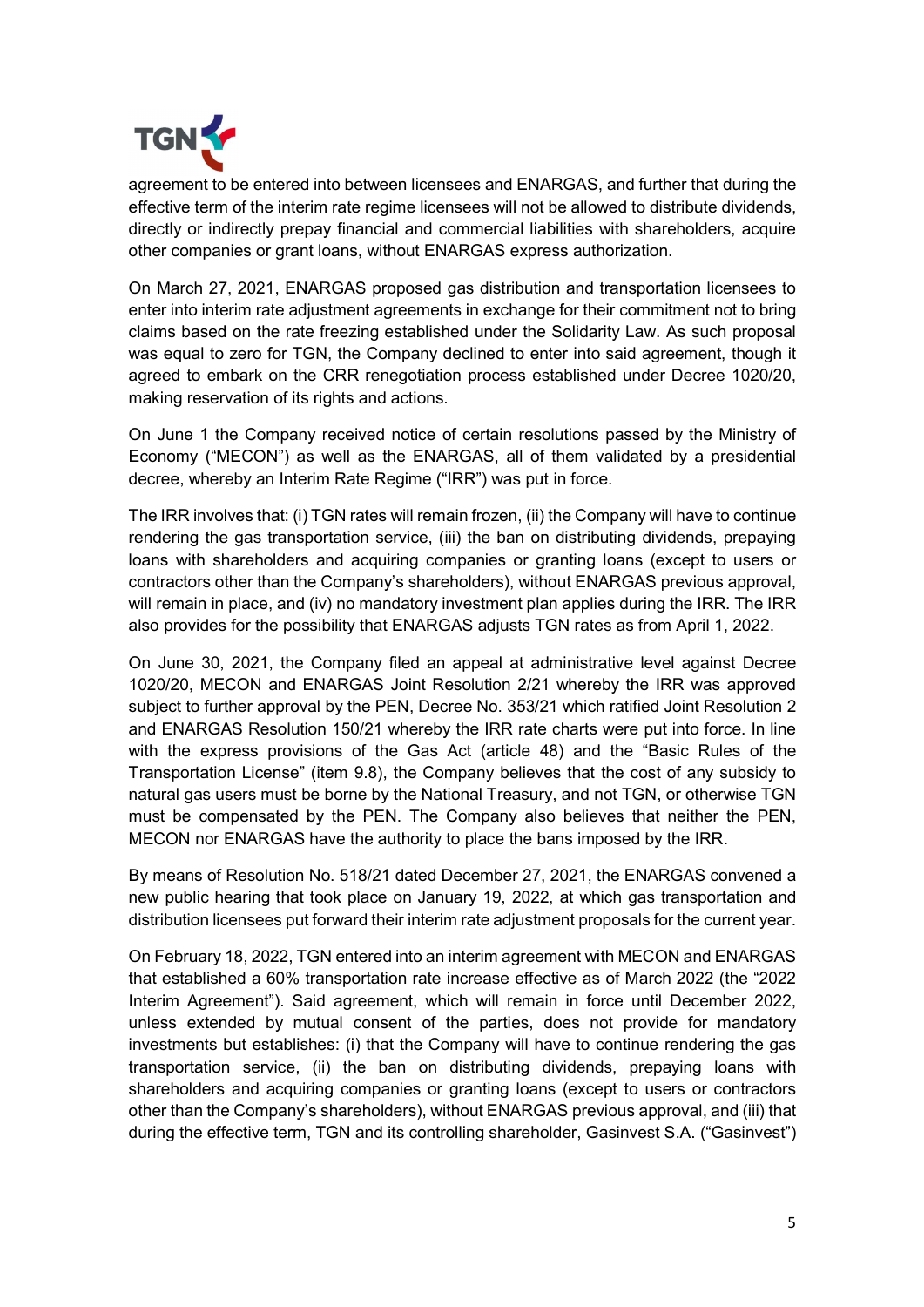

must agree not to file legal actions or claims against the National Government based on the rate freezing established under the Solidarity Law. The 2022 Interim Agreement came into force on February 22, 2022, upon enactment of PEN Decree No. 91/22 and ENARGAS Resolution No. 59/22 dated February 23, 2022, approving the interim rates effective as of March 1, 2022.

## 4- Costs and expenses for fiscal year ended December 31, 2021:

During the fiscal year of 2021, the cost of service amounted to AR\$ 20,583.7 million, increasing 14.2% in comparison with the same fiscal year in previous year. An 84.9% of this variation is due to a combination of higher "Maintenance and repair of property, plant and equipment and third-party services" and supplies, and higher expenses on "Property, plant and equipment" depreciation during the current period, as a result of asset capitalizations.

Administrative and selling expenses for fiscal year amounted to AR\$ 3,718.0 million, showing a 6.7% decrease with respect to the previous year, mainly explained by lower "Taxes, rates and contributions".

## 5- Financial situation:

### Indebtedness in foreign currency:

As of December 31, 2021, TGN has a loan in US dollars taken in October 2020 with Itaú Unibanco S.A. Nassau Branch, which original amount is USD 55 million.

The current loan conditions at the end of the fiscal year are as follows:

- Amount: US\$ 55,000,000;
- Term: twenty-four months;
- Amortization: 100% at maturity;
- Interest: semi annual;
- Rate: 1.75% annual;
- Prepayment: total or partial at any time without any cost or penalty.
- Guarantee: constitution of a pledge in the first degree of privilege over the sum of US\$ 56,500,000.

On October 21, 2020 the funds obtained were applied toward payment of the fourth and last principal installment outstanding under the Syndicated Loan contracted by TGN in October 2017.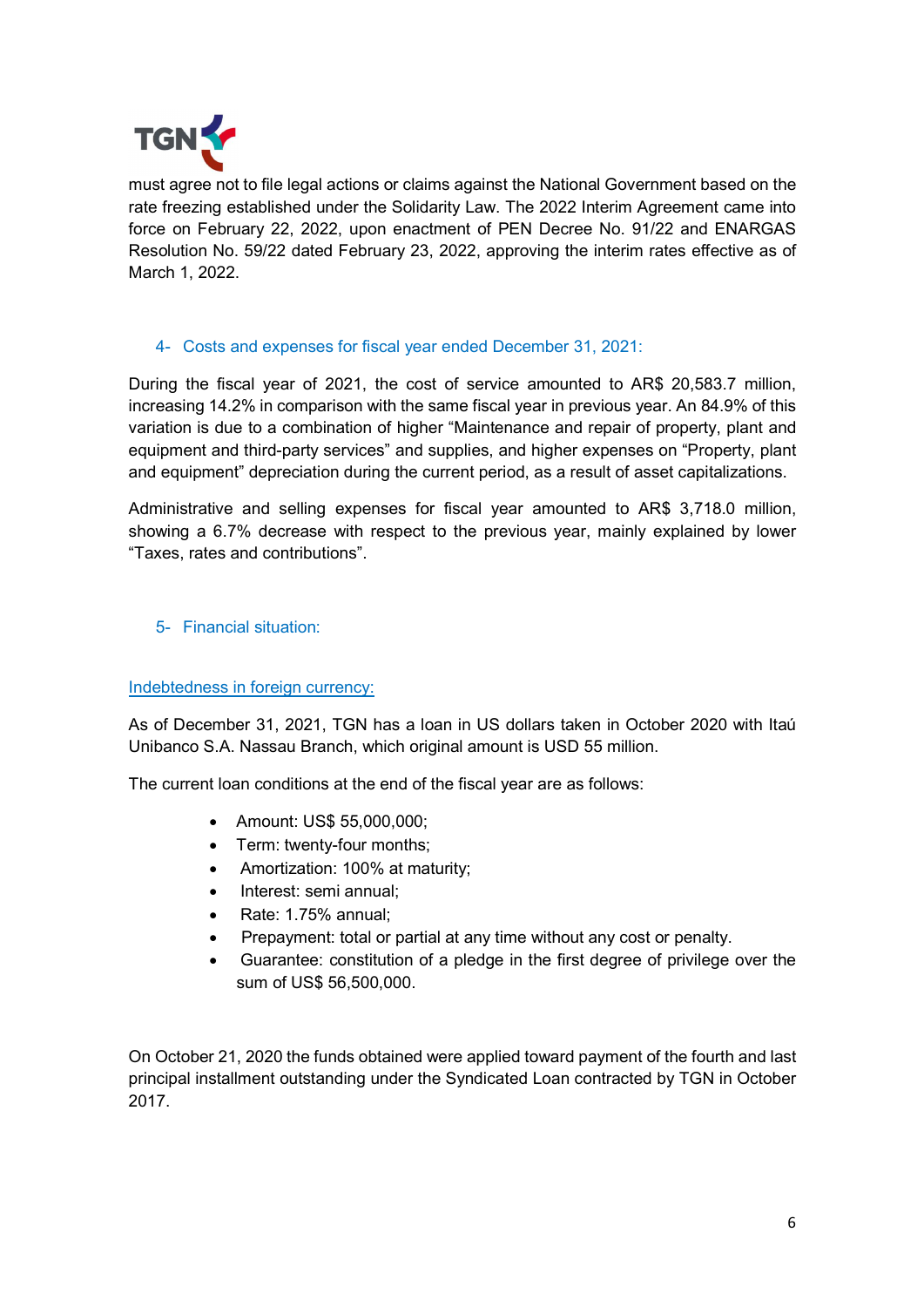

During this fiscal year the Company has paid interest for US\$ 1.1 million. The Current balance as of December 31, 2021 amounts to AR\$ 5,648.0 million, include in our Financial Statements as current liabilities.

#### Indebtedness in pesos:

As of December 31, 2021, TGN has the following pesos denominated debt:

- A loan with Banco Macro, taken on August 20, 2020 for a total amount of AR\$ 750 million, for a term of 18 months, at BADLAR plus margin. During fiscal year 2021, the Company has paid two principal installments for a total amount of AR\$ 500 million plus interest for a total amount of AR\$ 243.4 million, being the current balance as of December 31, 2021 AR\$ 259.8 million.
- Non-convertible notes issued on august 10, 2020 for an amount of AR\$ 1.5 billion maturing 18 months after issuance, with installments at 12, 15 and 18 months and an interest rate of private BADLAR + 1%. During November and December 2021, the Company repurchased notes issued at

the over-the-counter market, for a residual value of AR\$ 87.7 million (which represents a 17.5% of the total outstanding notes issued).

During fiscal year 2021, the Company has paid two principal installments for a total of AR\$ 999.9 million plus interest for AR\$ 481.0 million. The current balance as of December 31, 2021 amounting to AR\$ 433.0 million.

As of December 31, 2021, the Company has a total debt of AR\$ 6,340.8 million, fully exposed in current liabilities.

In February, 2022, TGN has cancelled all of its debt in local currency.

### 6- Operating data:

Volumes dispatched during the fiscal year of 2021 increased by 7.9% compared to the same fiscal year in 2020. This was mainly explained by an increase in interruptible local transportation services, which was partially offset by a decrease in export transportation volumes.

Below are volumes dispatched broken down by source, type of contract and destination: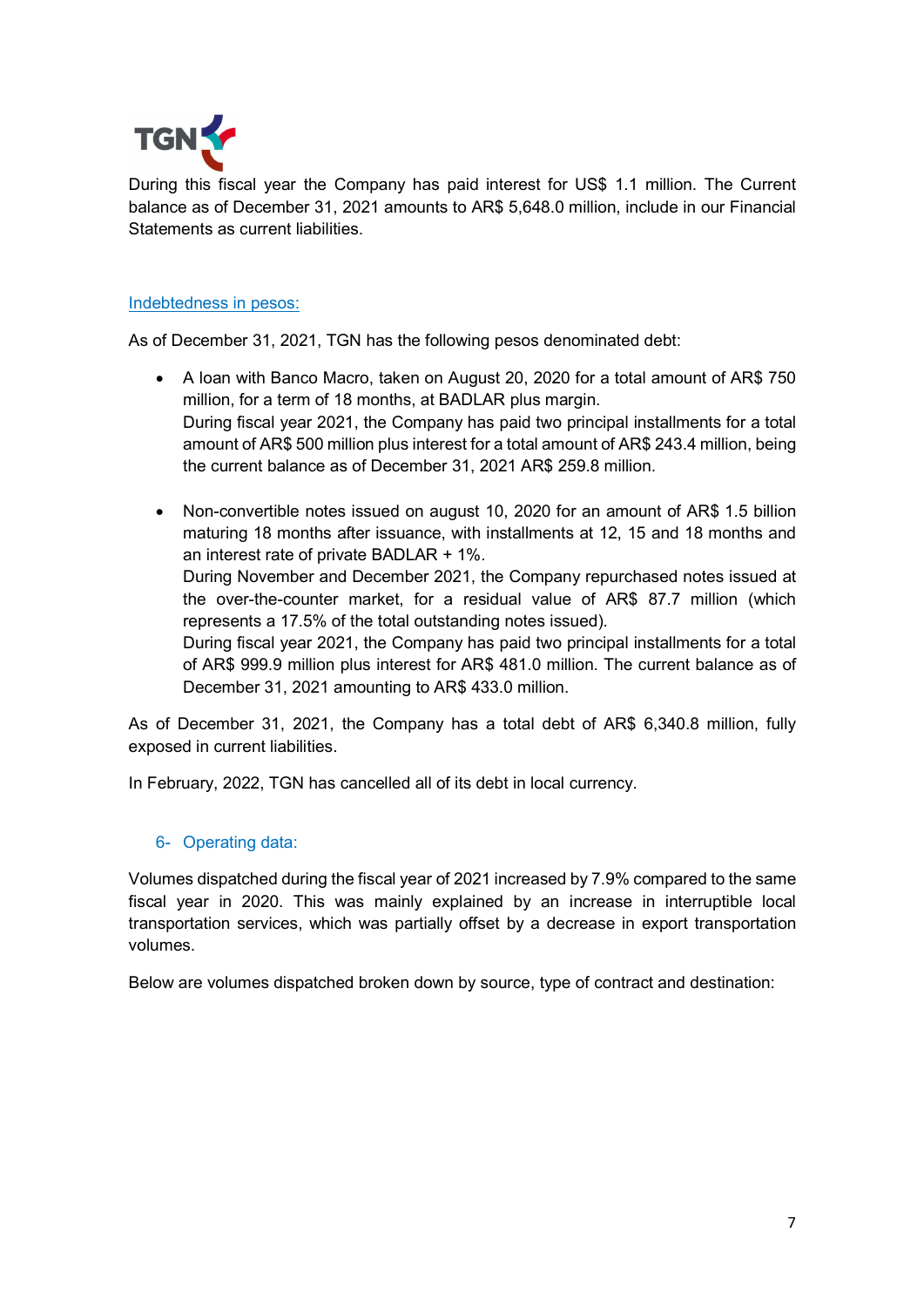

| TGN Y                                        |             |        |  |
|----------------------------------------------|-------------|--------|--|
|                                              |             |        |  |
| Per source in million $m^3$                  | As of 12.31 |        |  |
|                                              | 2021        | 2020   |  |
| Northern Pipeline                            | 7,527       | 8,897  |  |
| Central West Pipeline                        | 11,351      | 9,765  |  |
| <b>Final Sections</b>                        | 6,473       | 4,838  |  |
| <b>Total</b>                                 | 25,351      | 23,500 |  |
|                                              |             |        |  |
| Dispatched volumes in million m <sup>3</sup> | As of 12.31 |        |  |
|                                              | 2021        | 2020   |  |
| Firm                                         | 12,701      | 12,661 |  |
| Interruptible & exchange and displacement    | 12,650      | 10,839 |  |
| <b>Total</b>                                 | 25,351      | 23,500 |  |
| Per destination in million m <sup>3</sup>    | As of 12.31 |        |  |
|                                              | 2021        | 2020   |  |
| Domestic market                              | 24,620      | 22,648 |  |
|                                              | 731         | 852    |  |
|                                              |             |        |  |
| Export market<br><b>Total</b>                | 25,351      | 23,500 |  |

| Dispatched volumes in million $m3$        | As of 12.31 |        |
|-------------------------------------------|-------------|--------|
|                                           | 2021        | 2020   |
| l Firm                                    | 12.701      | 12.661 |
| Interruptible & exchange and displacement | 12.650      | 10.839 |
| <b>Total</b>                              | 25,351      | 23,500 |

| $[Per$ destination in million m <sup>3</sup> | As of 12.31 |        |
|----------------------------------------------|-------------|--------|
|                                              | 2021        | 2020   |
| <i><u><b>Domestic market</b></u></i>         | 24,620      | 22,648 |
| Export market                                | 731         | 852    |
| <b>Total</b>                                 | 25,351      | 23,500 |

## 7- Other news of the fiscal year:

On April 20, 2009 TGN filed a legal action against YPF in order to (i) demand compliance with the transportation contract for export signed with YPF; and (ii) compel YPF to pay pastdue invoices. The claim amounts to US\$ 74.8 million (including subsequent extensions), based on the invoices issued by TGN for services rendered between January 2007 and December 2010, plus interest accrued as from each respective date, and interest to be accrued until amounts are actually paid by YPF.

YPF answered the complaint basically claiming that TGN had failed to comply with the transportation service in the terms agreed because it was "prevented from doing so" as a result of the emergency regulations enacted and, alternatively, that the peso rate be applied, in view of the impossibility to export.

In December 2010, TGN terminated the firm transportation contract for gas export with YPF, as a result of shipper's breach; in December 2012, TGN filed an action for damages claiming YPF's breach of contract, for an amount of US\$ 142.15 million.

In October 2020, the Company received notice of the first instance judgement allowing the complaints, and acknowledging its right to collect (i) an amount to be determined by the appointed accounting expert on account of unpaid invoices, plus (ii) US\$ 231 million (in said currency or in pesos at the ask price) on account of loss of profit, plus interest. This judgement was appealed by both parties. In February 2022, the National Court of Appeals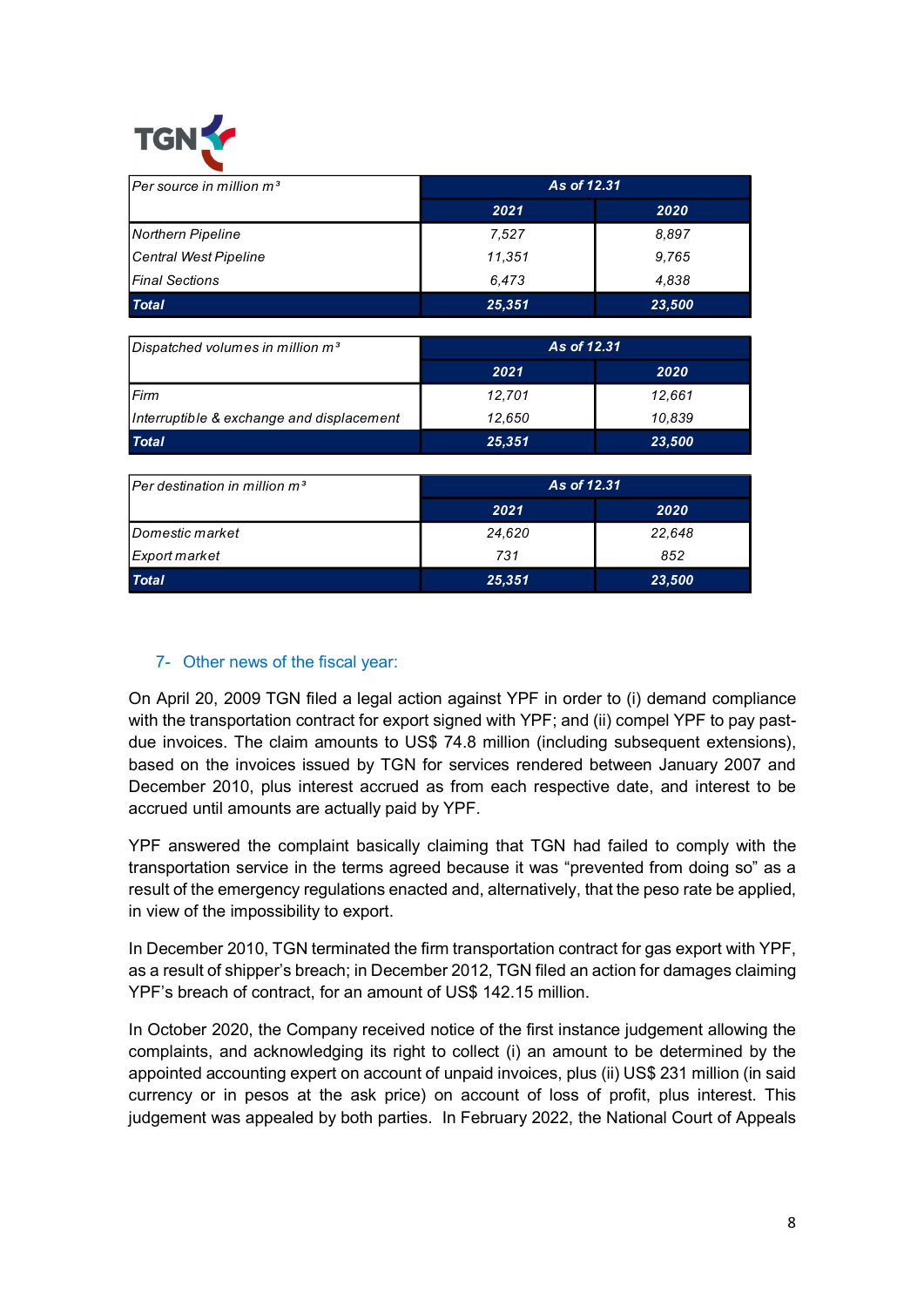

in Federal Civil and Commercial Matters confirmed, for the most part, the first instance judgement, including amounts referred to in items (i) and (ii) above. YPF filed an extraordinary appeal against said judgement.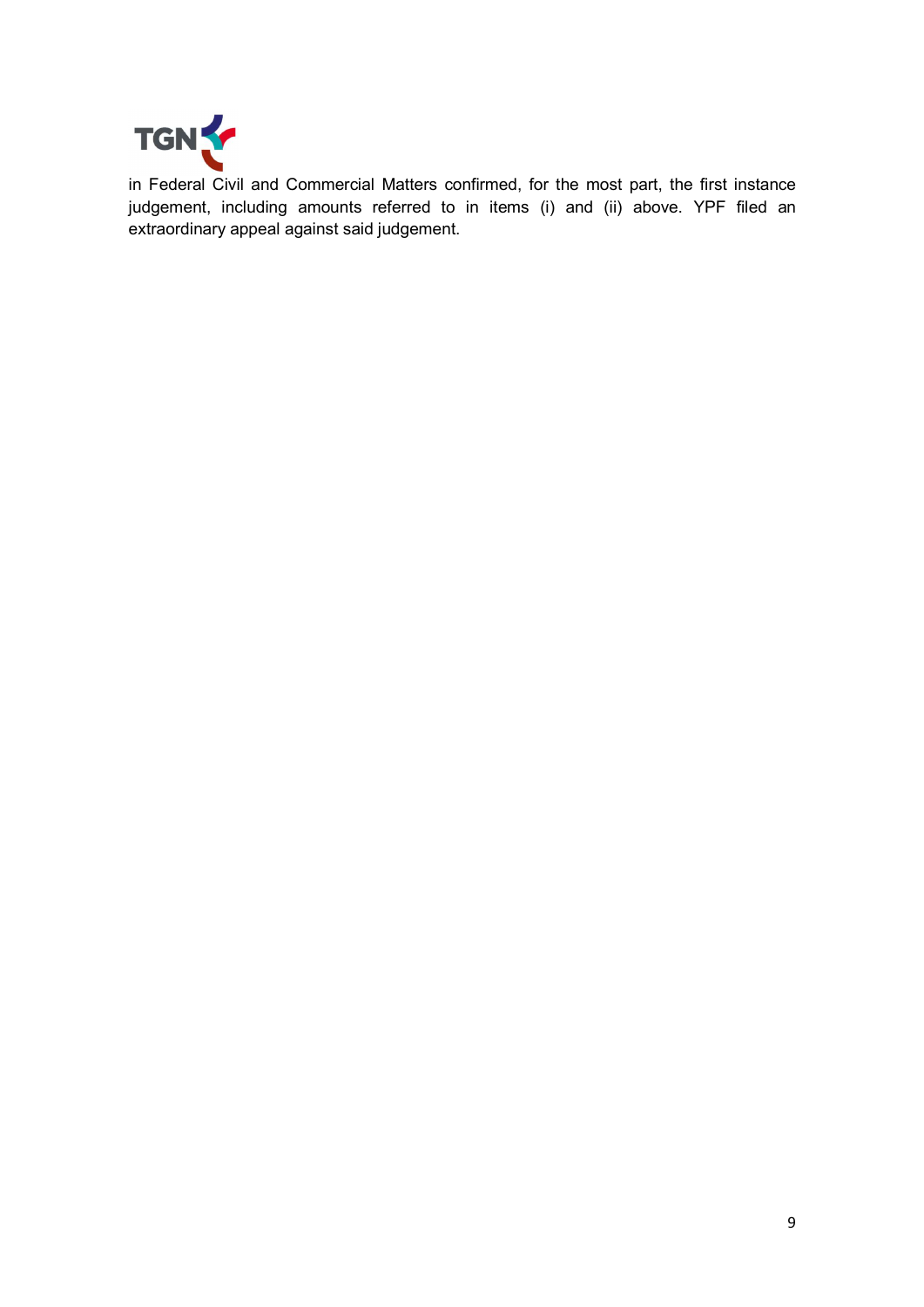

# 1- Annual Statement of Income (in millions AR\$)

| TGN T                                                     |                          |                  |
|-----------------------------------------------------------|--------------------------|------------------|
|                                                           |                          |                  |
| <b>ANNEXES:</b>                                           |                          |                  |
|                                                           |                          |                  |
| 1- Annual Statement of Income (in millions AR\$)          |                          |                  |
|                                                           |                          |                  |
|                                                           | <b>Fiscal year ended</b> |                  |
|                                                           | 12.31.2021               | 12.31.2020       |
| Revenues                                                  | 20,040.8                 | 28,537.7         |
| Cost of service                                           | (20, 583.7)              | (18,026.2)       |
| Gross (loss) gain                                         | (542.9)                  | 10,511.4         |
| Selling expenses                                          | (827.9)                  | (1,083.1)        |
| Administrative expenses                                   | (2,890.1)                | (2,902.6)        |
| Other income and expenses                                 | 22.1                     | 263.5            |
| Recovery / (Charge) due to impairment of financial assets | 87.2                     | (453.0)          |
| (Loss) gain before other income and expenses              | (4, 151.6)               | 6,336.2          |
| Other net financial income<br>Financial income            | 4,009.5<br>903.4         | 3,649.5<br>365.1 |
| Financial expenses                                        | (1,006.1)                | (1,879.4)        |
| Loss on monetary position                                 | (6,409.7)                | (2,971.3)        |
| Income from investments in affiliated companies           | 32.8                     | 22.6             |
| (Loss) income before income tax                           | (6,621.7)                | 5,522.8          |
| Income tax                                                | (2,652.5)                | (852.2)          |
| (Loss) gain for the fiscal year                           | (9, 274.1)               | 4,670.6          |
| Other comprehensive income for fiscal year                | (4, 561.4)               | (9,893.1)        |
| Comprehensive (loss) for the year                         | (13, 835.6)              | (5, 222.5)       |
| 2- Statement of Income for 4Q (in millions AR\$)          |                          | 4Q 2020          |
|                                                           | 4Q 2021                  |                  |
| Revenues                                                  | 4,743.1                  | (2, 217.1)       |
| Cost of service                                           | (5,828.0)                | (315.4)          |
| <b>Gross loss</b>                                         | (1,084.9)                | (2, 532.5)       |
| Selling expenses                                          | (223.3)                  | 72.8             |
| Administrative expenses                                   | (724.5)                  | 43.3             |
|                                                           |                          | (121.2)          |
|                                                           |                          |                  |
| Other income and expenses                                 | 65.4                     |                  |
| Recovery / (Charge) due to impairment of financial assets | 8.8                      | 23.5             |
| Loss before financial income                              | (1,958.6)                | (2, 514.1)       |
| Other net financial income                                | 619.0                    | 59.7<br>$\sim$   |

# 2- Statement of Income for 4Q (in millions AR\$)

| Recovery / (Charge) due to impairment of financial assets                  | 87.2        | (453.0)    |
|----------------------------------------------------------------------------|-------------|------------|
| (Loss) gain before other income and expenses                               | (4, 151.6)  | 6,336.2    |
| Other net financial income                                                 | 4,009.5     | 3,649.5    |
| Financial income                                                           | 903.4       | 365.1      |
| <b>Financial expenses</b>                                                  | (1,006.1)   | (1,879.4)  |
| Loss on monetary position                                                  | (6,409.7)   | (2,971.3)  |
| Income from investments in affiliated companies                            | 32.8        | 22.6       |
| (Loss) income before income tax                                            | (6,621.7)   | 5,522.8    |
| Income tax                                                                 | (2,652.5)   | (852.2)    |
| (Loss) gain for the fiscal year                                            | (9, 274.1)  | 4,670.6    |
| Other comprehensive income for fiscal year                                 | (4, 561.4)  | (9,893.1)  |
| Comprehensive (loss) for the year                                          | (13, 835.6) | (5, 222.5) |
| 2- Statement of Income for 4Q (in millions AR\$)                           | 4Q 2021     | 4Q 2020    |
| Revenues                                                                   | 4,743.1     | (2, 217.1) |
| Cost of service                                                            | (5,828.0)   | (315.4)    |
| <b>Gross loss</b>                                                          | (1,084.9)   | (2, 532.5) |
| Selling expenses                                                           | (223.3)     | 72.8       |
| Administrative expenses                                                    | (724.5)     | 43.3       |
| Other income and expenses                                                  | 65.4        | (121.2)    |
| Recovery / (Charge) due to impairment of financial assets                  | 8.8         | 23.5       |
| Loss before financial income                                               | (1,958.6)   | (2, 514.1) |
| Other net financial income                                                 | 619.0       | 59.7       |
| Financial income                                                           | 164.8       | 193.8      |
| Financial expenses                                                         | (140.9)     | 138.8      |
| Loss on monetary position                                                  | (1,604.5)   | (879.9)    |
| Income from investments in affiliated companies                            | 11.4        | (18.0)     |
| Loss before income tax                                                     | (2,908.9)   | (3,019.6)  |
| Income tax                                                                 | 980.8       | 1,141.0    |
| Loss for the fiscal year                                                   | (1,928.1)   | (1,878.6)  |
|                                                                            | (4,520.0)   | (6,937.6)  |
|                                                                            |             |            |
| Other comprehensive loss for the period<br>Comprehensive loss for the year | (6, 448.1)  | (8,816.2)  |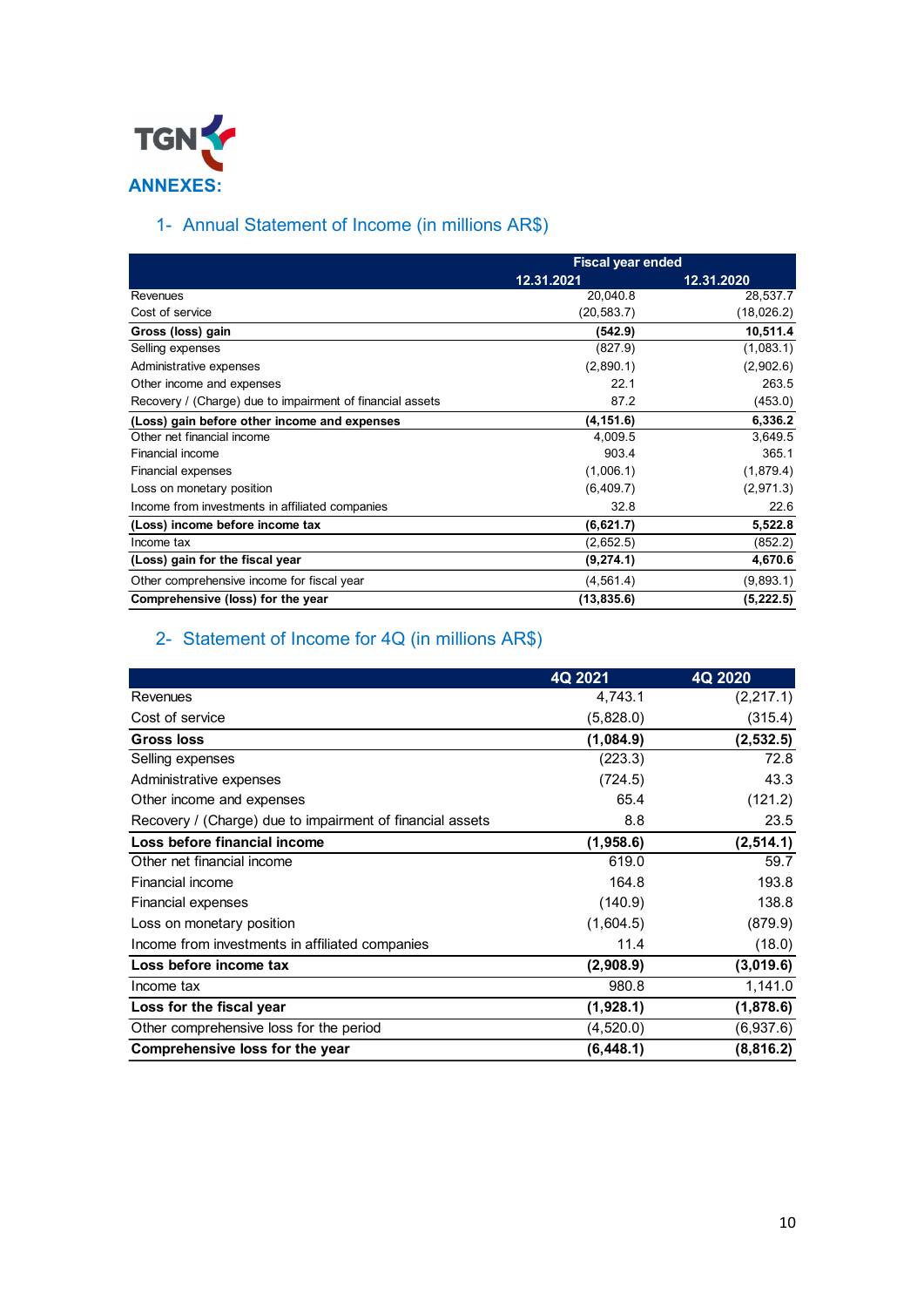

| 3- Balance Sheet (in millions AR\$)                                                   |                          |                  |
|---------------------------------------------------------------------------------------|--------------------------|------------------|
| TGN Y                                                                                 |                          |                  |
|                                                                                       |                          |                  |
|                                                                                       |                          |                  |
|                                                                                       |                          |                  |
|                                                                                       |                          |                  |
|                                                                                       |                          |                  |
|                                                                                       |                          |                  |
|                                                                                       |                          |                  |
|                                                                                       |                          |                  |
|                                                                                       |                          |                  |
|                                                                                       |                          |                  |
|                                                                                       |                          |                  |
|                                                                                       |                          |                  |
|                                                                                       |                          |                  |
|                                                                                       |                          |                  |
|                                                                                       | 12.31.2021               | 12.31.2020       |
| <b>ASSETS</b>                                                                         |                          |                  |
| <b>Non-current assets</b>                                                             |                          |                  |
| Property, plant and equipment                                                         | 63,814.4                 | 79,889.3         |
| Investments in affiliated companies                                                   | 153.9                    | 170.6            |
| Materials and spare parts                                                             | 2,070.2                  | 2,208.3          |
| Other accounts receivable                                                             | 14.4<br>8,754.7          | 10.2<br>10,820.9 |
| Trade accounts receivable<br>Investments at amortized cost                            | 1.2                      | 7.6              |
| Investments at amortized cost of restricted availability                              | ۰                        | 7,170.0          |
| <b>Total non-current assets</b>                                                       | 74,808.8                 | 100,277.0        |
| <b>Current assets</b>                                                                 |                          |                  |
| Materials and spare parts                                                             | 179.8                    | 225.9            |
| Other accounts receivable                                                             | 1,300.7                  | 770.0            |
| Trade accounts receivable                                                             | 2,258.8                  | 3,543.9          |
| Investments at amortized cost                                                         | 3.9                      | 9.2              |
| Investments at amortized cost of restricted availability<br>Investments at fair value | 5,800.9<br>4,377.2       | 1,897.9          |
| Cash and cash equivalents                                                             | 2,889.7                  | 4,652.1          |
| <b>Total current assets</b>                                                           | 16,811.2                 | 11,099.0         |
| <b>Total assets</b>                                                                   | 91,620.0                 | 111,376.0        |
| <b>SHAREHOLDERS' EQUITY</b>                                                           |                          |                  |
| Common stock                                                                          | 439.4                    | 439.4            |
| Common stock integral adjustment                                                      | 28,464.7                 | 28,464.7         |
| Property, plant and equipment revaluation allowance                                   | 10,952.4                 | 21,890.4         |
| <b>Statutory Reserve</b>                                                              | 5,780.8                  | 5,780.8          |
| Optional reserve for working capital and liquidity coverage                           | 25,937.3                 | 17,361.8         |
| Voluntary reserve for future dividends                                                | 478.7                    | 478.7            |
| Other reserves                                                                        | (36.6)                   | 12.9             |
| Retained earnings                                                                     | (2,848.1)                | 8,575.5          |
| Total shareholders' equity                                                            | 69,168.5                 | 83,004.1         |
| <b>LIABILITIES</b>                                                                    |                          |                  |
| <b>Non-current liabilities</b><br>Deferred income tax liability                       | 13,160.5                 | 13,237.5         |
| Loans                                                                                 | $\overline{\phantom{a}}$ | 7,302.3          |
| Notes                                                                                 | $\overline{a}$           | 737.1            |
| Lease debts                                                                           | 2.1                      | 17.3             |
| Other debts                                                                           | 86.0                     | 89.3             |
| Trade accounts payable                                                                | 190.9                    | 345.7            |
| <b>Total non-current liabilities</b>                                                  | 13,439.4                 | 21,729.3         |
| <b>Current liabilities</b>                                                            |                          |                  |
| Contingencies                                                                         | 105.2                    | 240.9            |
| Loans<br>Notes                                                                        | 5,907.8<br>433.0         | 823.5<br>1,607.4 |
| Lease debts                                                                           | 3.2                      | 19.2             |
| Salaries and social security contributions                                            | 654.2                    | 753.3            |
| Income tax, payable                                                                   | ٠                        | 1,181.3          |
| Taxes payable                                                                         | 250.9                    | 301.6            |
| Other debts                                                                           | 114.8                    | 132.1            |
| Trade accounts payable                                                                | 1,543.0                  | 1,583.4          |
| <b>Total current liabilities</b>                                                      | 9,012.0                  | 6,642.6          |
|                                                                                       | 22,451.4                 | 28,371.9         |
| <b>Total liabilities</b>                                                              |                          |                  |